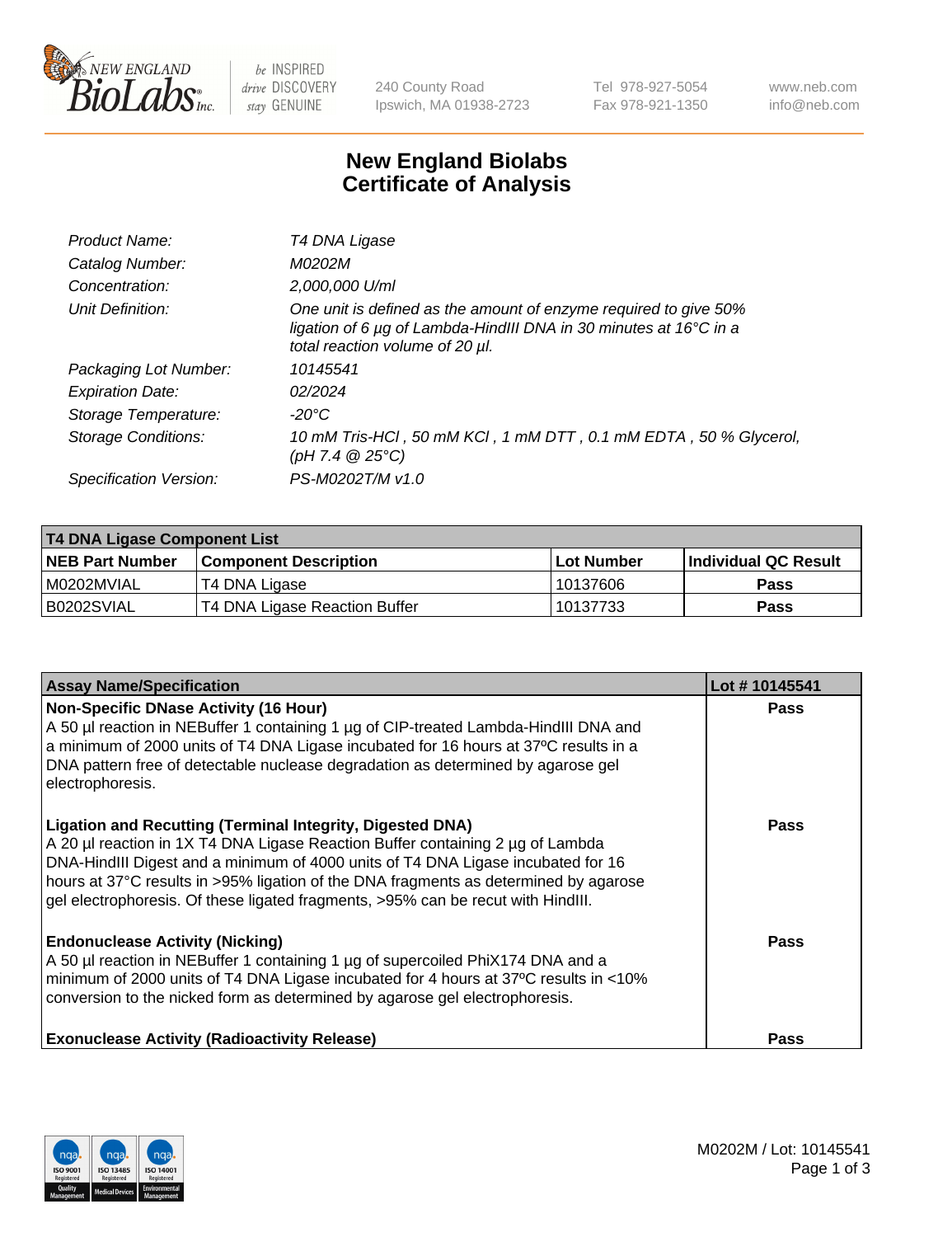

be INSPIRED drive DISCOVERY stay GENUINE

240 County Road Ipswich, MA 01938-2723 Tel 978-927-5054 Fax 978-921-1350 www.neb.com info@neb.com

| <b>Assay Name/Specification</b>                                                                                                                                                                                                                                                                                                                                                                             | Lot #10145541 |
|-------------------------------------------------------------------------------------------------------------------------------------------------------------------------------------------------------------------------------------------------------------------------------------------------------------------------------------------------------------------------------------------------------------|---------------|
| A 50 µl reaction in NEBuffer 1 containing 1 µg of a mixture of single and<br>double-stranded [3H] E. coli DNA and a minimum of 2000 units of T4 DNA Ligase<br>incubated for 4 hours at 37°C releases <0.1% of the total radioactivity.                                                                                                                                                                      |               |
| <b>DNase Activity (Labeled Oligo, 3' extension)</b><br>A 50 µl reaction in CutSmart® Buffer containing a 20 nM solution of a fluorescent<br>labeled double-stranded oligonucleotide containing a 3' extension and a minimum of<br>10,000 units of T4 DNA Ligase incubated for 16 hours at 37°C yields <5% degradation<br>as determined by capillary electrophoresis.                                        | Pass          |
| <b>DNase Activity (Labeled Oligo, 5' extension)</b><br>A 50 µl reaction in CutSmart® Buffer containing a 20 nM solution of a fluorescent<br>labeled double-stranded oligonucleotide containing a 5' extension and a minimum of<br>10,000 units of T4 DNA Ligase incubated for 16 hours at 37°C yields <5% degradation<br>as determined by capillary electrophoresis.                                        | <b>Pass</b>   |
| Double Stranded DNase Activity (Labeled Oligo)<br>A 50 µl reaction in CutSmart® Buffer containing a 20 nM solution of a fluorescent<br>labeled double-stranded oligonucleotide containing a blunt end and a minimum of<br>10,000 units of T4 DNA Ligase incubated for 16 hours at 37°C yields <5% degradation<br>as determined by capillary electrophoresis.                                                | Pass          |
| qPCR DNA Contamination (E. coli Genomic)<br>A minimum of 2000 units of T4 DNA Ligase is screened for the presence of E. coli<br>genomic DNA using SYBR® Green qPCR with primers specific for the E. coli 16S rRNA<br>locus. Results are quantified using a standard curve generated from purified E. coli<br>genomic DNA. The measured level of E. coli genomic DNA contamination is ≤ 1 E. coli<br>genome. | <b>Pass</b>   |
| <b>Protein Purity Assay (SDS-PAGE)</b><br>T4 DNA Ligase is ≥ 95% pure as determined by SDS-PAGE analysis using Coomassie Blue<br>detection.                                                                                                                                                                                                                                                                 | <b>Pass</b>   |
| <b>Single Stranded DNase Activity (FAM-Labeled Oligo)</b><br>A 50 µl reaction in CutSmart® Buffer containing a 20 nM solution of a fluorescent<br>internal labeled oligonucleotide and a minimum of 10,000 units of T4 DNA Ligase<br>incubated for 16 hours at 37°C yields <5% degradation as determined by capillary<br>electrophoresis.                                                                   | Pass          |
| <b>RNase Activity (Extended Digestion)</b><br>A 10 µl reaction in NEBuffer 4 containing 40 ng of a 300 base single-stranded RNA<br>and a minimum of 1 µl of T4 DNA Ligase is incubated at 37°C. After incubation for 16<br>hours, >90% of the substrate RNA remains intact as determined by gel electrophoresis                                                                                             | Pass          |